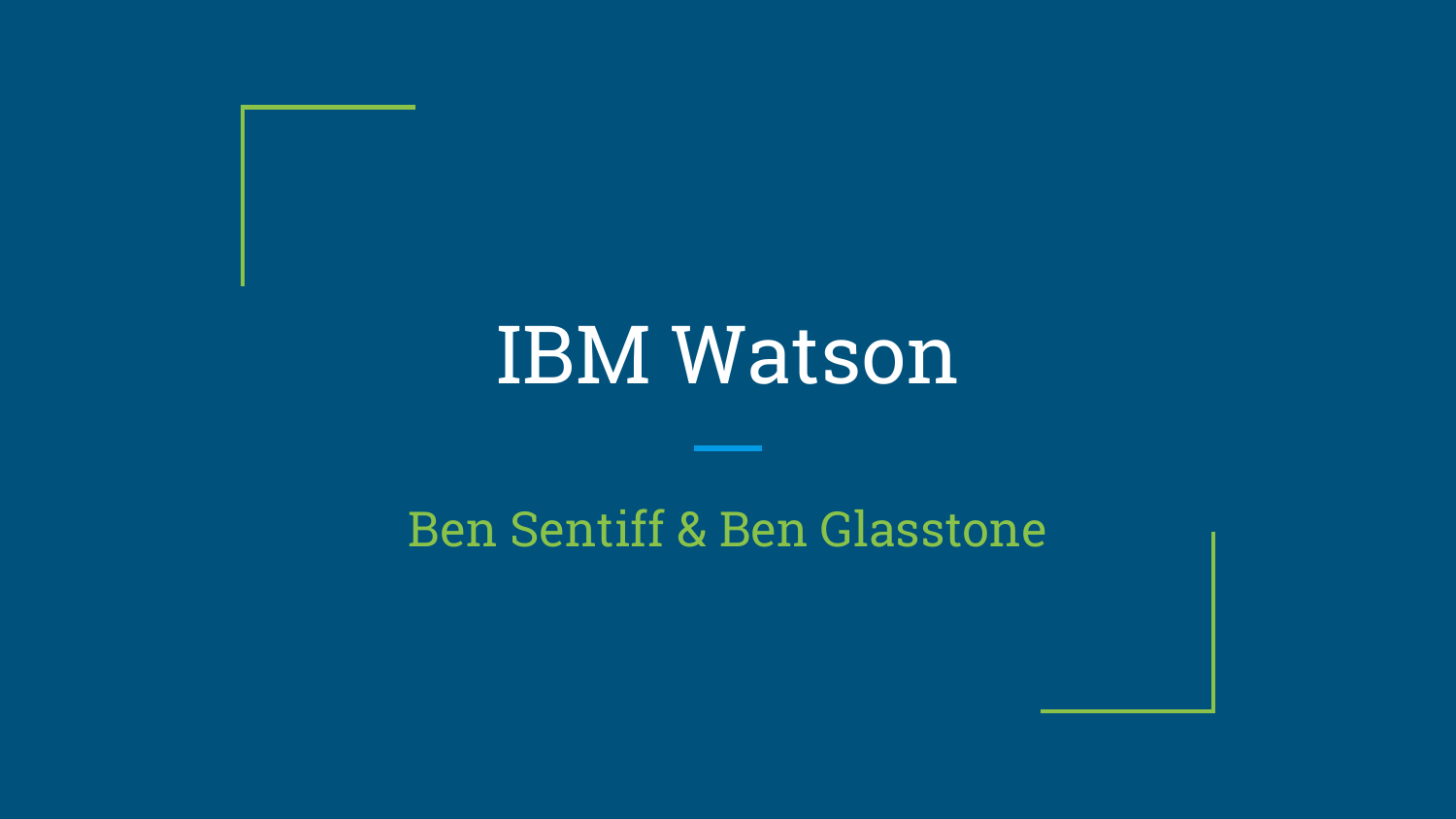### **Overview**

- What is a supercomputer?
- Watson's Hardware
- Watson's Software
- Real-world uses of Watson

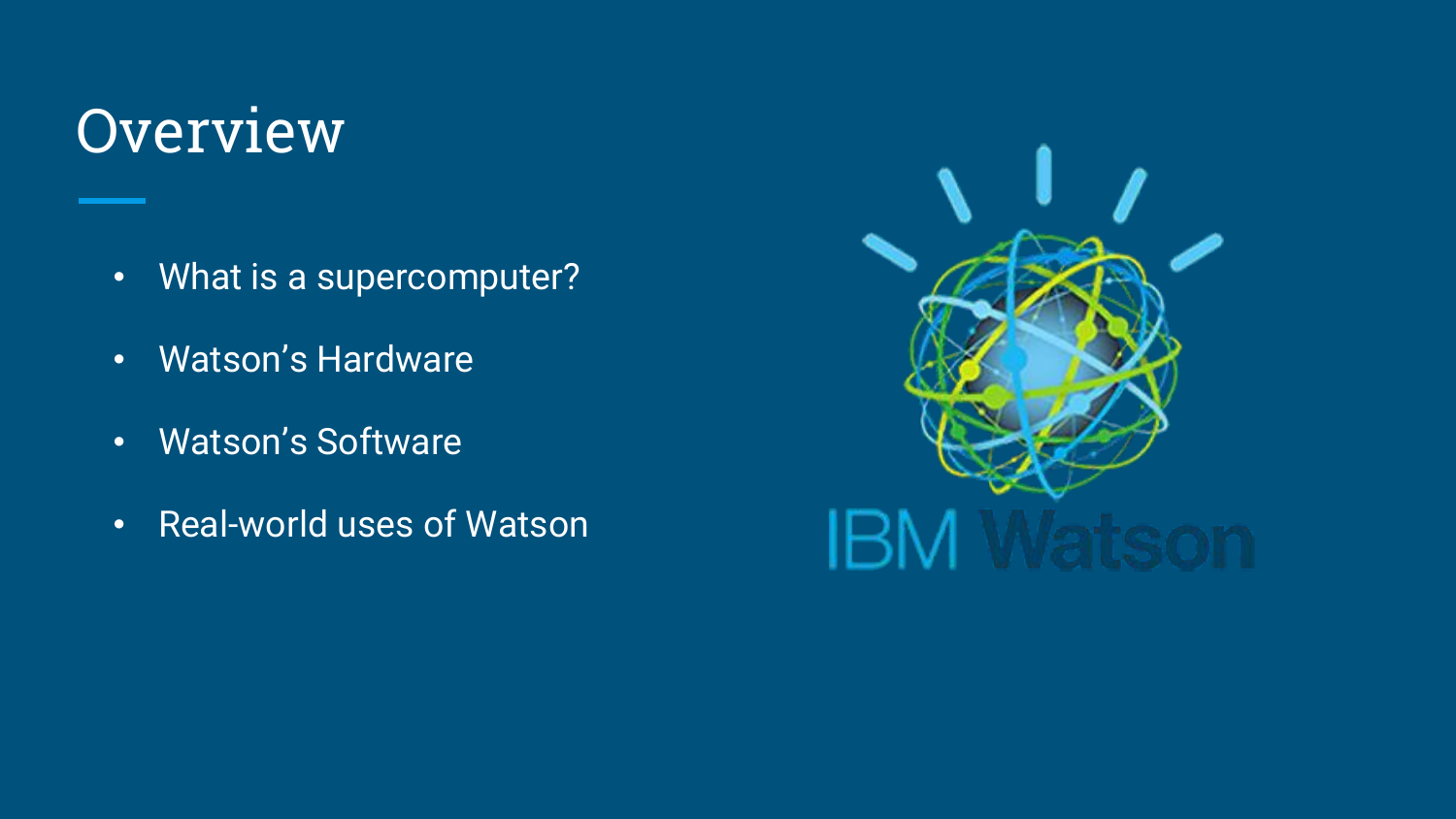### Supercomputers

- A computer with a high-level computational capacity
- Used for scientific and engineering applications
- Performance of supercomputers is measured in FLOPS
- IBM is the largest supercomputer vendor with a total of 153 systems.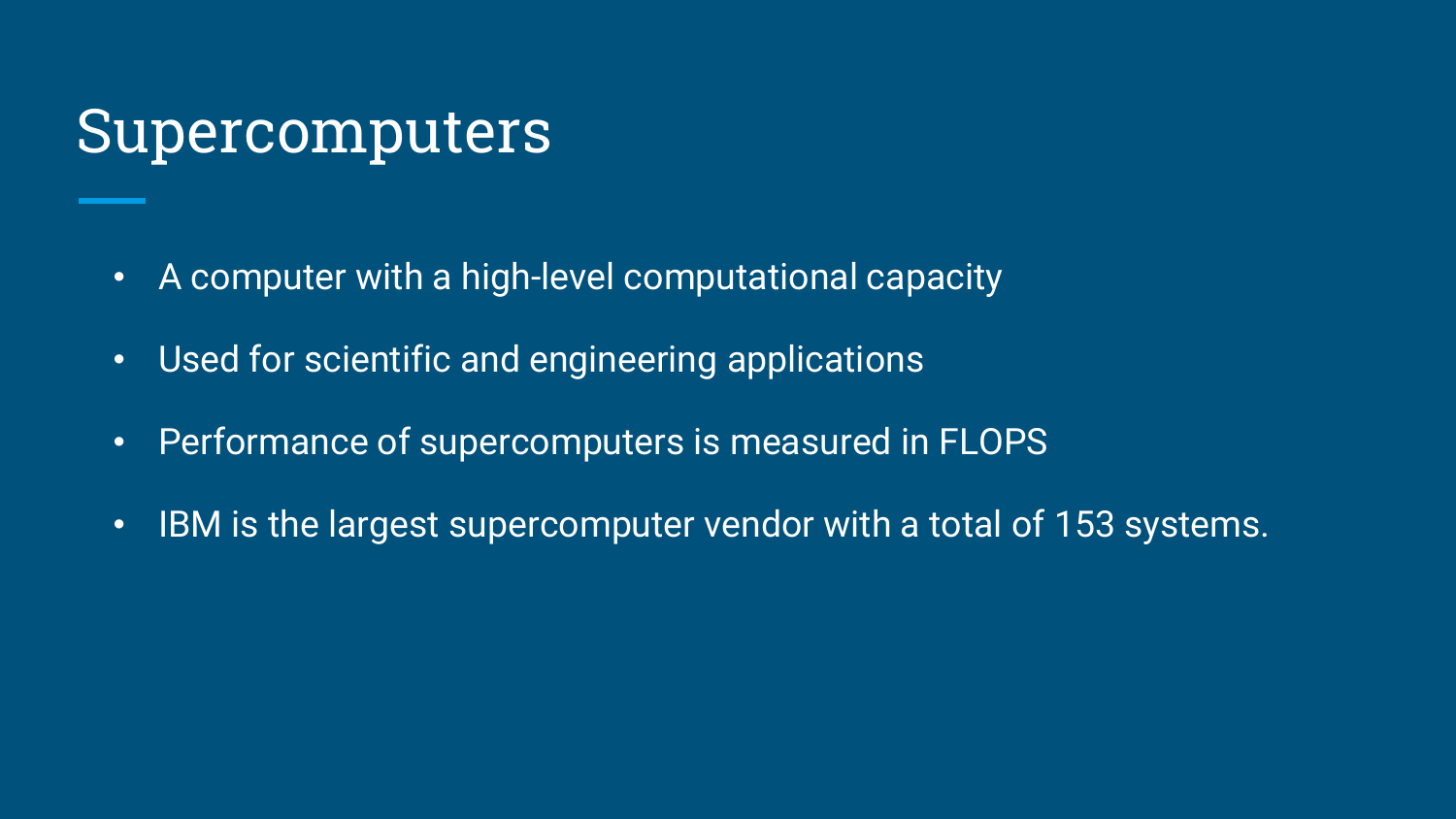### Hardware Specs

- 90 IBM Power 750 servers
	- 3.5 GHz POWER7 8-core processor
	- 4 Threads per core
	- 2880 simultaneous threads
- 16TB of RAM
- 80 TeraFLOPS
- 500GB/sec or 1million books/sec
- \$34500 per Power 750 server
- ~\$3million worth of hardware

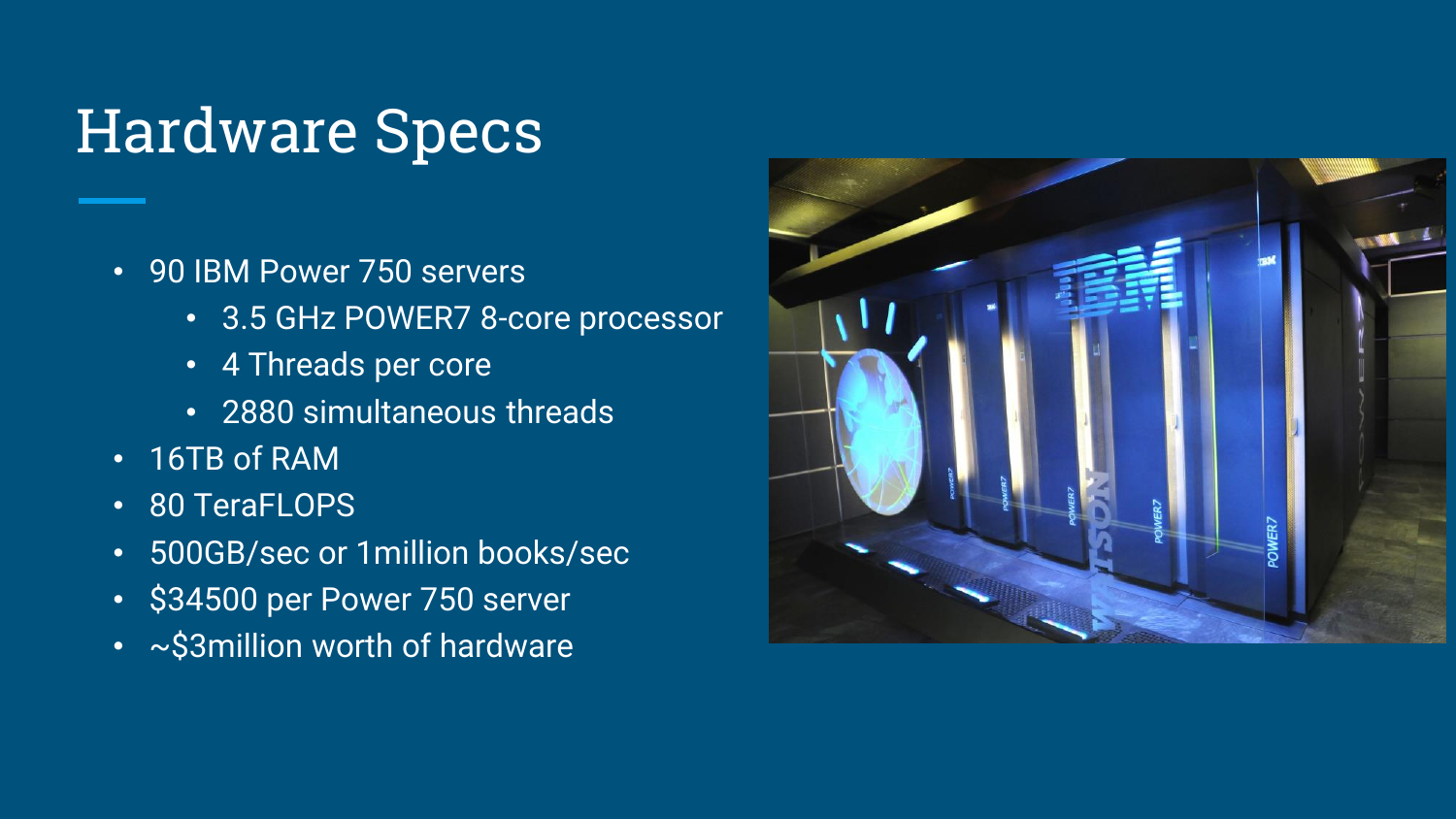### IBM POWER7 Architecture

- Superscaler Symmetric Multiprocessor
- Processor designed for supercomputers
	- Hardware-coherency fabric of up to 256 CPUs
- Cache
	- L1 cache
		- 32KB/core
	- L2 cache
		- 256KB/core
	- L3 cache
		- 32MB accessible by all cores
		- Embedded DRAM (eDRAM)

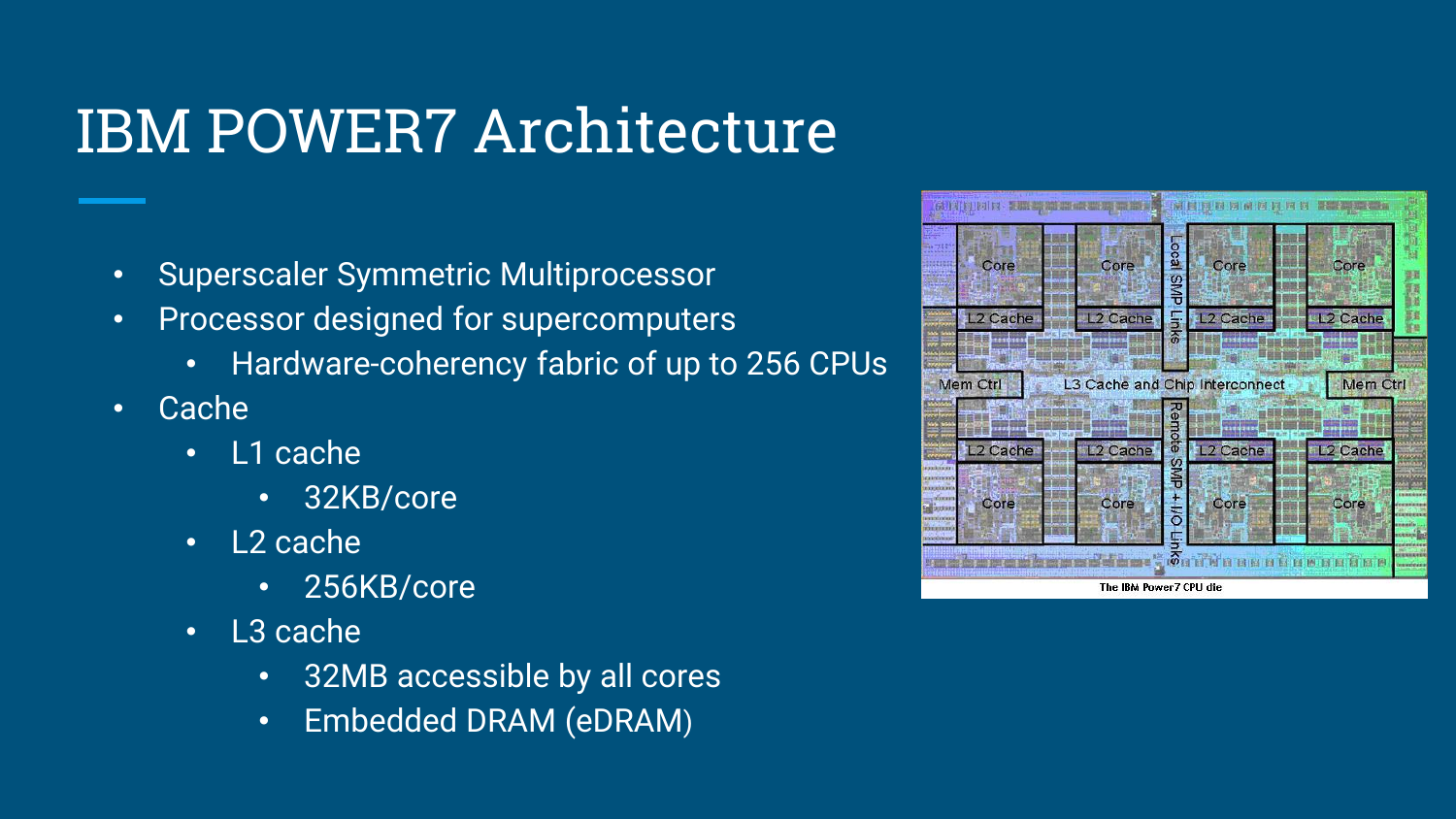### IBM POWER7 Architecture

- Simultaneous Multithreading
	- POWER7 offers 3 types
		- 1,2,4-way SMT
	- Intelligent Threading
- Flexible processor packaging
	- TurboCore mode
	- MaxCore mode
- Two DDR3 memory controllers
	- 4 channels each
	- Operates at 6.4GHz
	- Address up to 32 GB of memory or a total of 256 GB with all channels

### **Multi-threading Evolution**

#### Single thread Out of Order S80 Hardware Multi-thread <u>the first state</u> FX<sub>1</sub> LS<sub>1</sub> <u>re de la contrada de la contrada de la con</u> BRX **DEED** DE **BRX DEIDEI** CRI THE THE THEFT POWER5 2 Way SMT POWER7 4 Way SMT **is for the first** No Thread Executing Thread 0 Executing **Thread 1 Executing Thread 2 Executing Thread 3 Executing**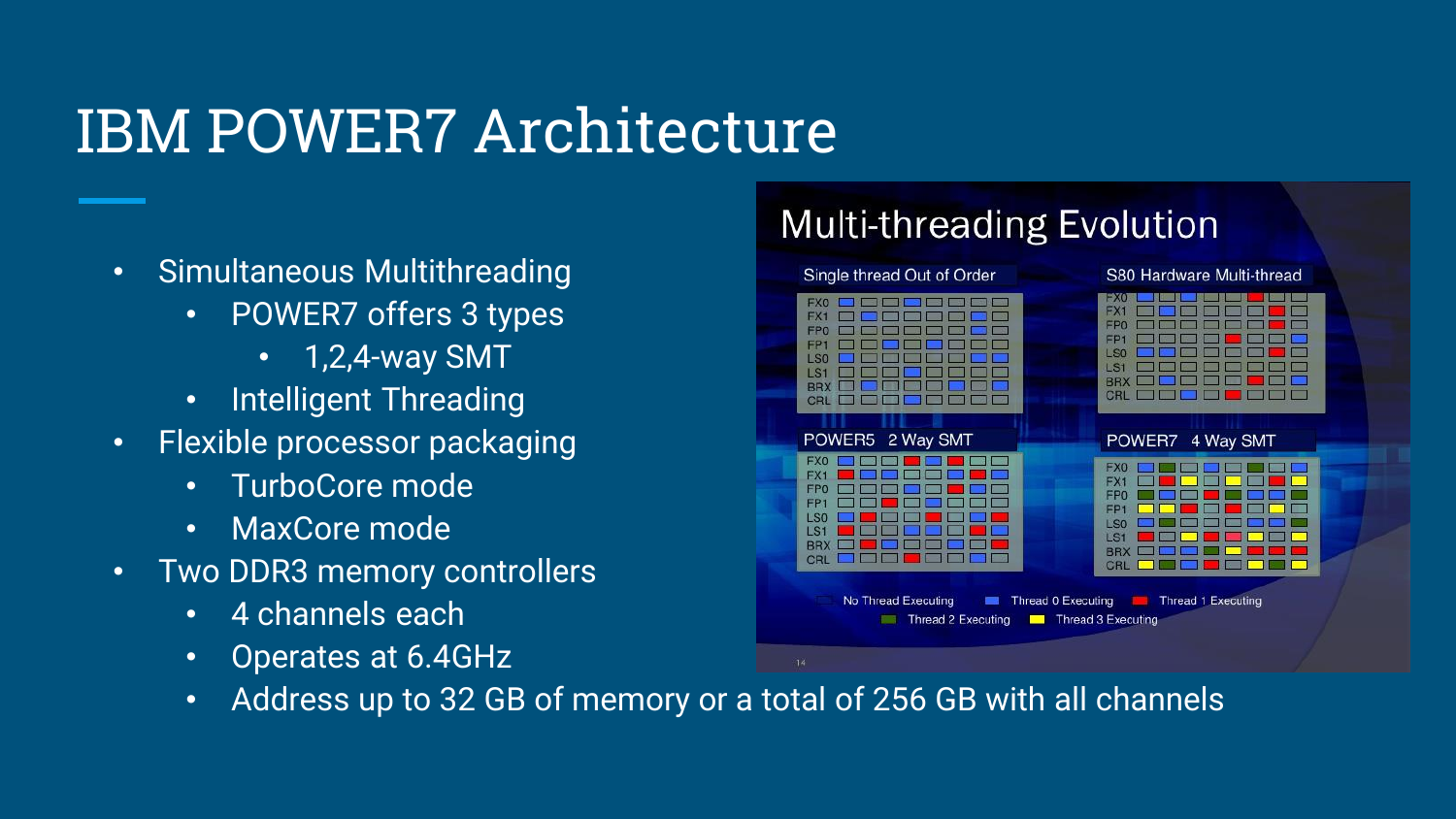### Software Specs

- IBM's DeepQA
	- Hypothesis Generation
	- Hypothesis Scoring
- Apache UIMA
	- Unstructured Information Management
- SUSE Linux Enterprise Server
- Apache Hadoop
- Mostly written in Java, C++ and Prolog

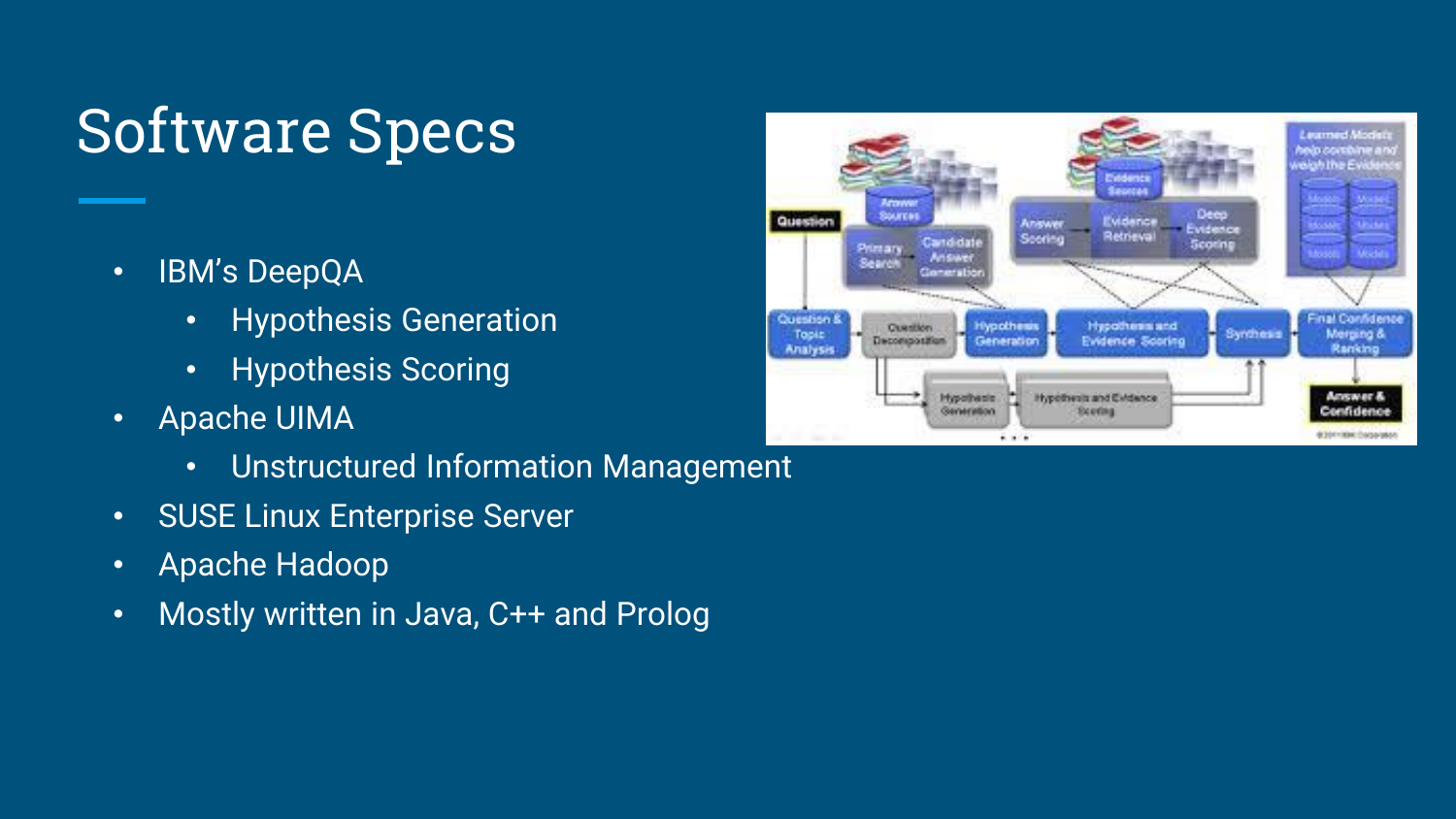### Why was Watson created?

- IBM research manager Charles Lickel watched Jeopardy at a restaurant.
- Thought the challenge of playing Jeopardy with an IBM system was unique.
- IBM research executive Paul Horn backed Lickel up and pushed for the department to take up this challenge.
- By 2006 Watson was up and running, "learning" new information to prepare for the challenge.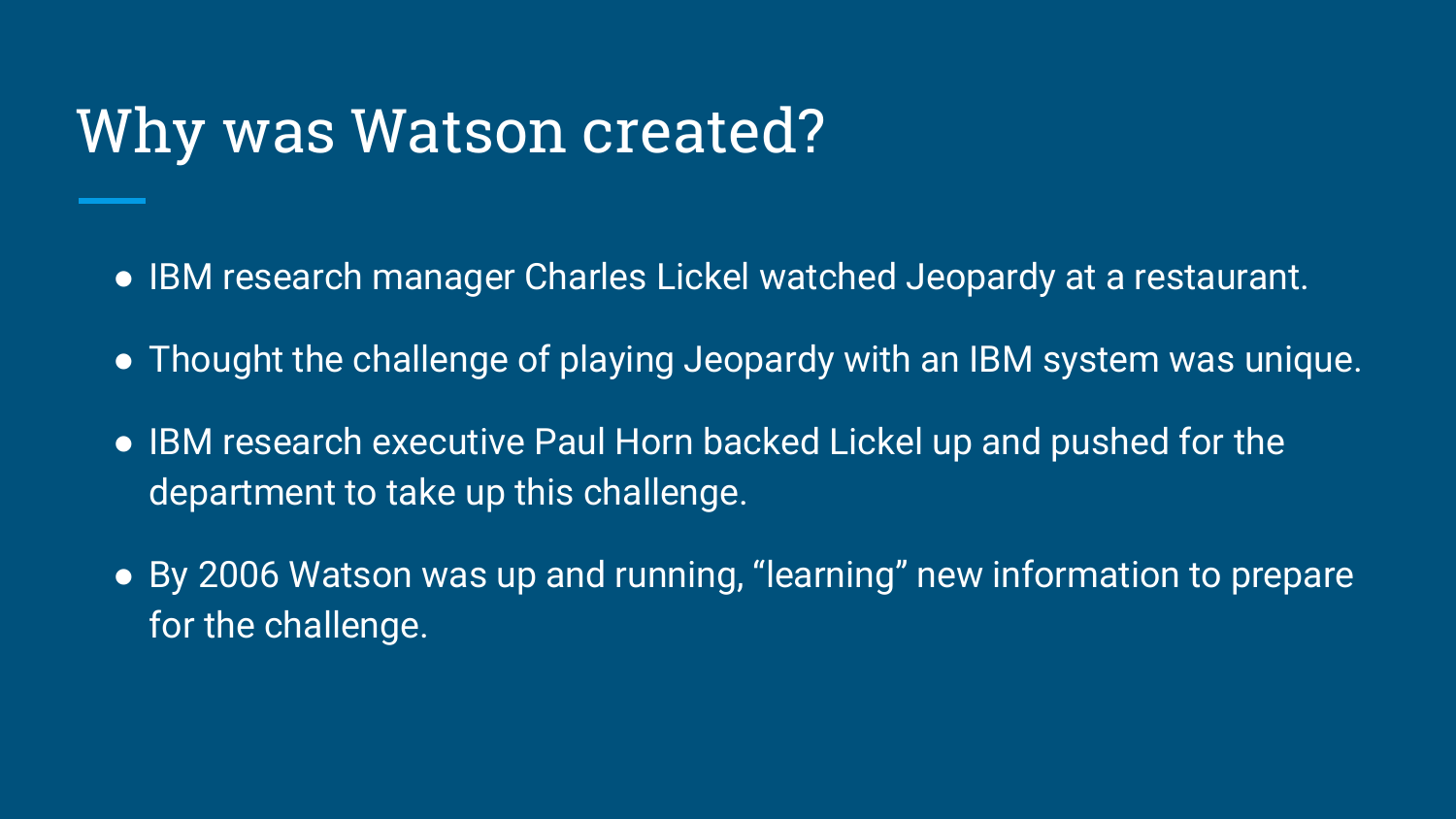## Jeopardy Challenge

- In 2008, a challenge was set up between Watson, Ken Jennings, and Brad Rutter.
- In 2010, mock set was created, tests were run
- On January 13th 2011, a 15 question practice match was conducted.
- On January 14th 2011, the official matches were run
- The first match wasn't aired until February 14th 2011

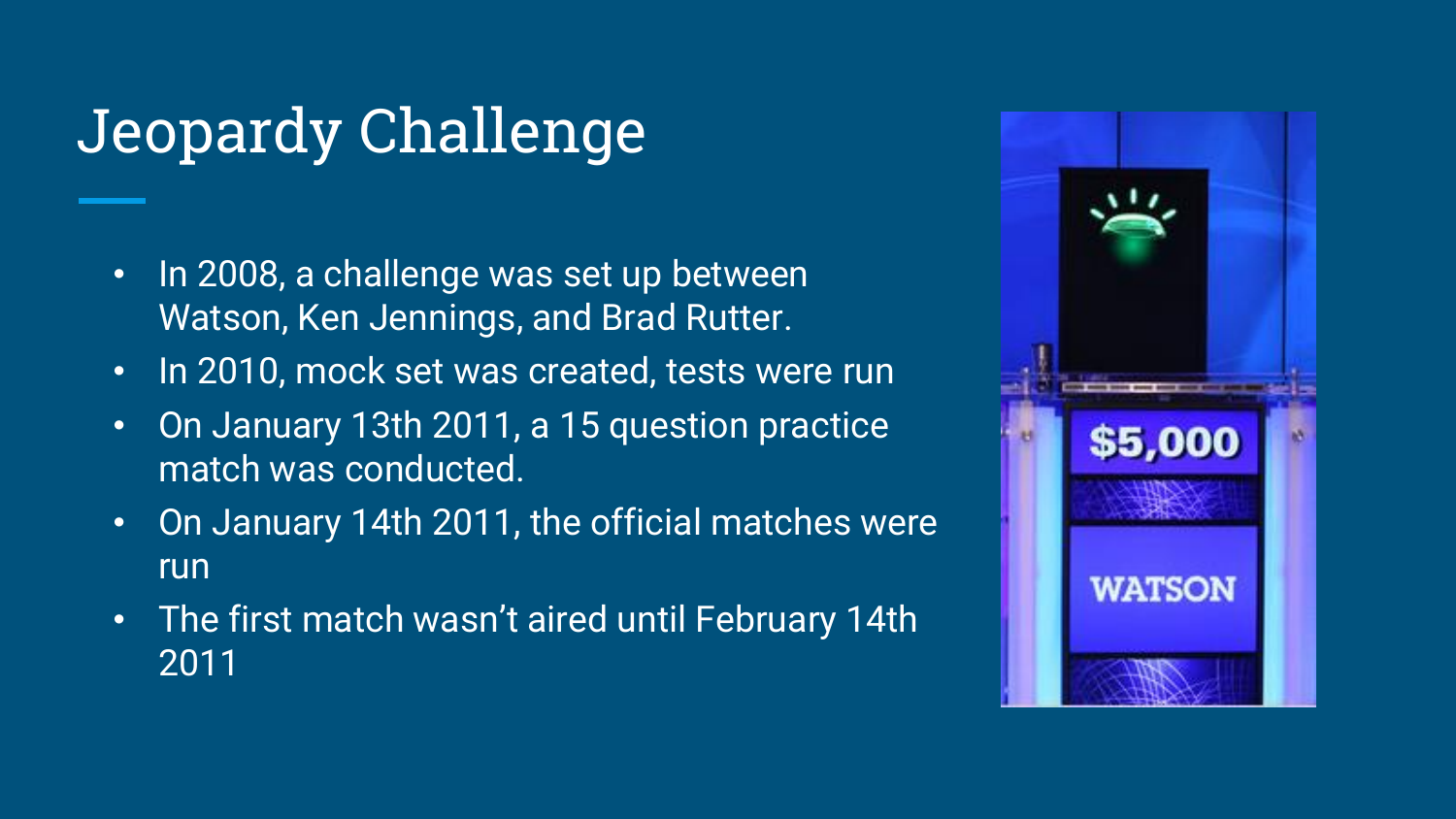### Jeopardy Challenge

- Watson hunted for Double Jeopardy questions.
- Watson won the first match despite incorrectly answering two questions.
- Watson duplicated Jennings incorrect response.
- Incorrectly answered the final jeopardy question.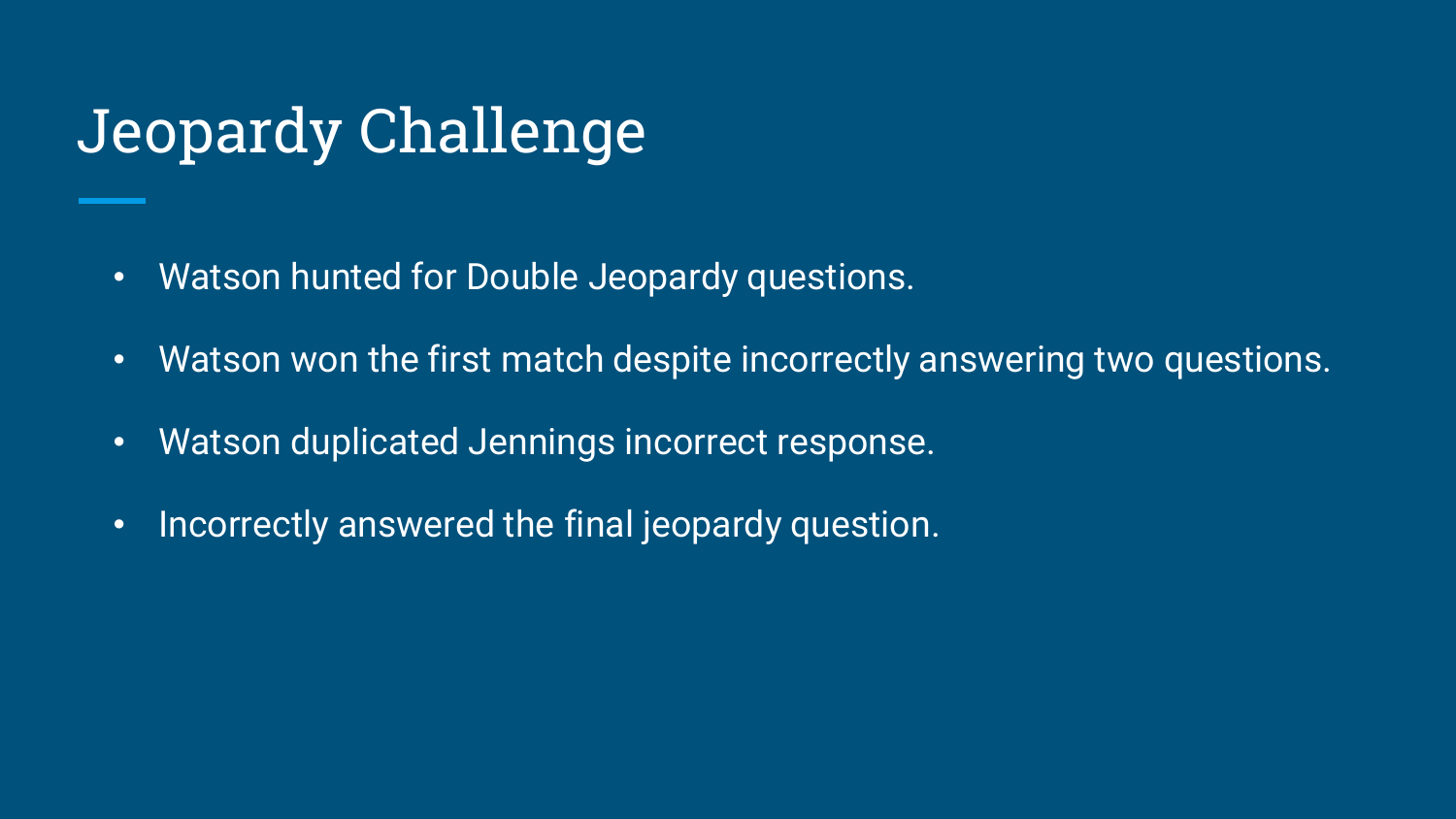### Moving forward with Watson

- January 19th 2014, IBM Watson Group formed to develop new cloud delivered services.
- IBM partner program Chatterbot.
- Teaching Assistant at Georgia Tech
- August 2016, Watson used for weather forecasting